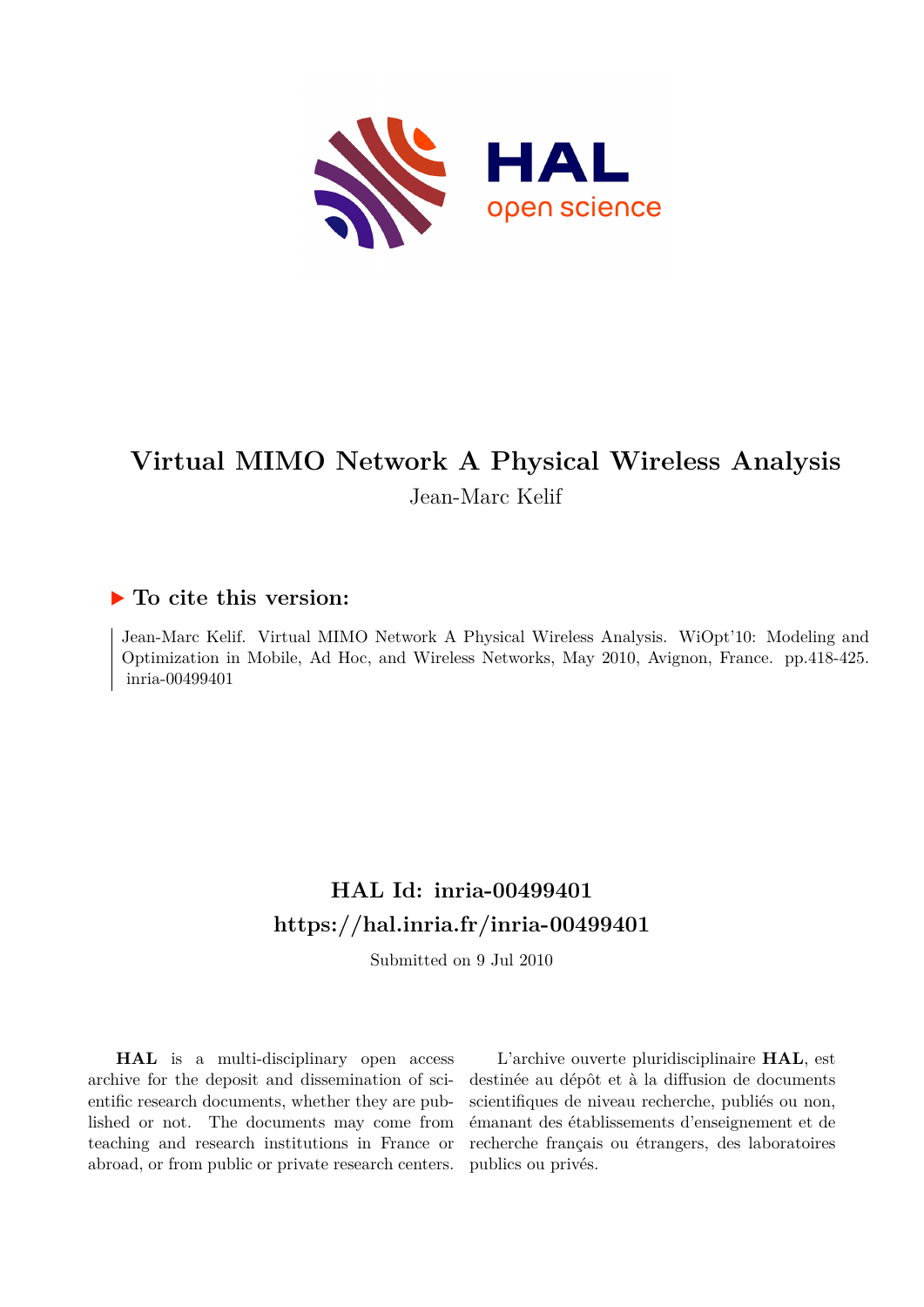# Virtual MIMO Network A Physical Wireless Analysis

Jean-Marc Kelif Orange Labs Issy-Les-Moulineaux, France jeanmarc.kelif@orange-ftgroup.com

*Abstract*— By analogy with an approach widely used in physics, we consider a discrete set of base stations (BS) as a continuum of transmitters. This model allows us to establish a simple closedform formula of the interferences and the SINR received by a mobile, whatever its location. As an application of this model, we propose an analytical study of a virtual MIMO network. Indeed, we consider that the useful power received by each user of a cell is the sum of useful powers coming from all base stations of the network. The physical wireless network model enables to quantify, in a simple way, the impact of virtual MIMO on the instantaneous throughput. We moreover show that the outage probability increases.

#### I. INTRODUCTION

The estimation of wireless networks performances mainly depends on the determination of SINR (Signal to Interference plus Noise Ratio) and more generally on the characterization of interferences. The interference factor  $f$  is an important parameter for this characterization in CDMA and OFDMA systems (as established in Section II). The precise knowledge of this parameter allows the derivation of performances such that outage probabilities and capacity evaluation. We focus on downlink direction throughout this paper. However, the framework we propose can easily be extended to the uplink.

The downlink interference factor analysis was developed by using different ways : numerical integration in hexagonal networks [3] [4], Monte Carlo simulations [7] [6]. approximation of the distribution fo  $f$  [8].

In contrast to previous works in the field, the modelling key of our approach is to consider the discrete BS entities of a cellular network as a continuum. That approach is used in many fields of physic sciences. More generally, in many papers, wireless networks analysis use methods developed in physics. Guo and Verdu [1] use the replica method developed in statistical physics to analyze CDMA systems. Cover and Thomas [2] propose an analogy between the entropy of thermodynamics and the entropy of information theory. Tanaka [17] develops an approach based on statistical mechanics to analyze physical layer in CDMA systems.

*Continuum approach in radio network analysis:* Recently, the authors of [26] described a network in terms of macroscopic quantities such as the node density. Authors of this paper show that, considering some given conditions, the optimal distribution of traffic in a wireless sensor network resembles an electrostatic field. Other papers use an approach based on electrostatics [14]. Authors investigate the spatial

distribution of wireless nodes that can transport a given volume of traffic in a sensor network. They assume a *massively dense* network: there are so many nodes, that is 'does not make sense to specify their placement in terms of the positions of individual nodes' (as said by the authors).

Assuming massively dense wireless networks, Toumpis [18] presents a few examples on the optimal design of these ones. He shows that these networks contain such a large number of nodes that a macroscopic view of them emerges. Though not detailed, that one preserves sufficient information to allow a meaningful network optimization.

The same idea is used in [27], to analyze the routing of the information in the case of massively dense ad-hoc networks. In his approach, the author assumes a very high density of nodes and unlimited networks.

*Physical model of wireless network:* We express a wireless network as a continuum of transmitting BS. This approach was used in [9] [11]. This paper shows that an analogy can be done with *Gauss theorem* used in physics. This theorem allows to consider a ponctual mass as a continuum uniformly distributed. We denote this model a *Physical model of wireless network*. This paper also extends the framework proposed in [9] and [11] by providing a simple closed-form formula of the SINR received by a mobile, on the downlink, as a function of the distance to its serving BS.

We also provide a simple formula of the SINR received by a mobile in a Virtual MIMO Network.

The physical approach we propose is however quite different than the existing ones in radio analysis. Indeed, these last ones assume a large set of entities (massively dense radio nodes). In contrast, we express a network as a continuum of transmitting BS, *whatever the density* of base stations, even when this one *is very low* and *whatever the network size*, even when this last one is *limited*.

As an application of this *physical model of wireless network*, we propose a *Virtual MIMO Network* analysis (downlink macrodiversity generalized to all base stations), considering that the total useful power of users is the sum of useful powers transmitted by all base stations of the network. The studies related to macrodiversity were mainly done for the uplink [24] [25]. Hanly [24] described macrodiversity as a scheme in which the cellular structure of a wireless communication network is removed and a user is jointly decoded by all receivers in the network. Bordenave [22] proposed a general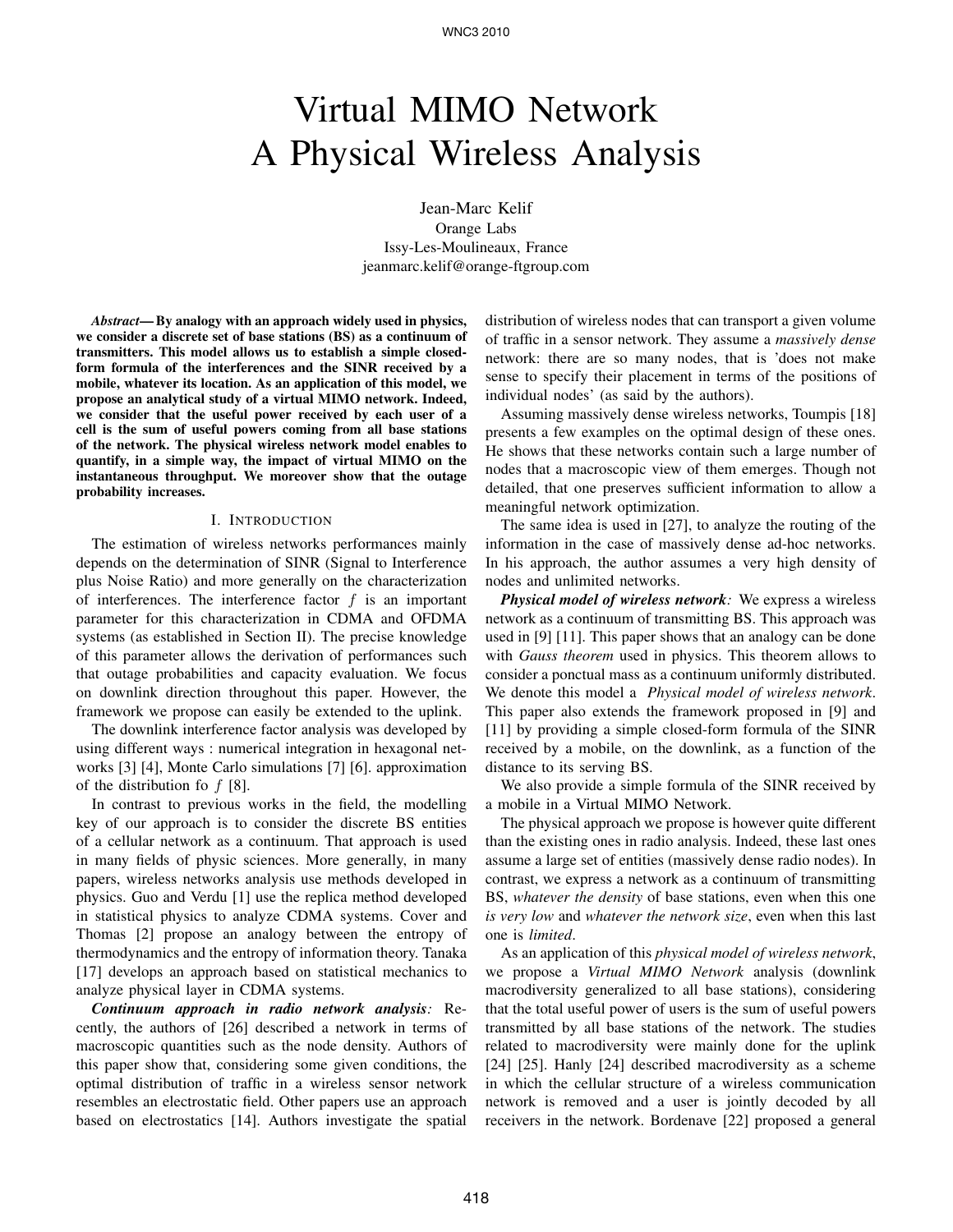model of macrodiversity in CDMA networks in uplink and downlink. Hiltunen and de Bernardi [21] developed a downlink analysis of the macrodiversity to estimate a CDMA network's capacity. Their analysis considers the macrodiversity use to maintain the SIR target of mobiles in soft/softer handover with two base stations. In this paper, we propose an analysis of virtual MIMO networks. The physical network model allows to analytically express the outage probability, in a simple way. Moreover, this model allows to quantify the impact of virtual MIMO. We establish that the cell capacity decreases, and we quantify that decrease.

For clarity of presentation, this paper is focused on CDMA networks. However, the analysis we develop can be used for other technologies such as OFDMA.

The rest of the paper is organized as follows. In Section II we establish the SINR expression for HSDPA and OFDMA systems (WiMax, LTE...). In Section III, by analogy with gravitation, we express a transmitting BS as a density of BS. In Section IV, generalizing that approach to a network, we establish a closed form formula of the SINR for HSDPA and OFDMA systems. And we analyze the case of a free space. In Section V, we propose an example of application of the physical model to the analysis of a virtual MIMO network. We establish the SINR expression and we analyse outage probability. In Section VI we conclude.

#### II. MODEL AND NOTATIONS

We consider a cellular radio system and we focus on the downlink. BS have omni-directional antennas, so that a BS covers a single cell. The following power quantities are considered:

- $P_{b,u}$  is the transmitted power from station b towards mobile  $u$  (for user's traffic);
- $P_b = P_{cch} + \sum_u P_{b,u}$  is the total power transmitted by station  $b$ . In CDMA systems,  $P_{cch}$  represents the amount of power used to support broadcast and common control channels.
- $p_{b,u}$  is the power received at mobile u from station b; we can write  $p_{b,u} = P_b g_{b,u}$ ;  $g_{b,u}$  designates the pathloss between station  $b$  and mobile  $u$
- $S_{b,u} = P_{b,u} g_{b,u}$  is the useful power received at mobile  $u$  from station  $b$  (for traffic data);
- $\gamma_u$  is the SINR evaluated at mobile u
- $\gamma_u^*$  is the SINR target for the service requested by MS *u*. We assume perfect power control, so  $SINR = \gamma_u^*$  for all users.

The total amount of power experienced by a mobile station  $u$  in a cellular system can be split up into several terms: useful signal  $(S_u)$ , interference and noise  $(N_0)$ . It is common to split the system power into two terms:  $p_u = p_{int,u} + p_{ext,u}$ , where  $p_{int,u}$  is the *internal* (or own-cell) received power and  $p_{ext,u}$  is the *external* (or other-cell) interference. Notice that we made the choice of including the useful signal  $S_u$  in  $p_{int,u}$ , and, as a consequence, it has to be distinguished from the commonly considered own-cell interference.

With the above notations, we define the interference factor in  $u$ , as the ratio of total power received from other BS to the total power received from the serving BS:

$$
f_u = p_{ext,u}/p_{int,u}.\tag{1}
$$

Since they depend on user u location, the quantities  $f_u$ ,  $p_{ext,u}$ , and  $p_{int,u}$  are location dependent and can thus be defined in any location as long as the serving BS is known. In downlink, a coefficient  $\alpha$ , may be introduced to account for the lack of perfect orthogonality in the own cell.

#### *A. HSDPA system*

With the introduced notations, the SINR experienced by  $u$ can thus be derived (see e.g. [5]):

$$
\gamma_u = \frac{S_u}{\alpha(p_{int,u} - S_u) + p_{ext,u} + N_0} \tag{2}
$$

From this relation, we can express  $S_u$  as:

$$
S_u = \frac{\gamma_u}{1 + \alpha \gamma_u} p_{int,u} \left( \alpha + p_{ext,u} / p_{int,u} + N_0 / p_{int,u} \right) \tag{3}
$$

and the transmitted power for MS u,  $P_{b,u} = S_u/g_{b,u}$ , using relations  $p_{int,u} = P_b g_{b,u}$  and  $f_u = p_{ext,u}/p_{int,u}$  as:

$$
P_{b,u} = \frac{\gamma_u}{1 + \alpha \gamma_u} (\alpha P_b + f_u P_b + N_0 / g_{b,u}). \tag{4}
$$

We denote  $\kappa_u = \frac{P_{b,u}}{P_b}$ . Considering that a unique user is scheduled at each time, the whole available power is dedicated to this user, so we can consider  $\kappa_u = \kappa$  as constant. Since  $\frac{N_0}{P_b g_{b,u}}$  <<  $f_u$ , typically for cell radii less than about 1 km, this term is neglected. So we have:

$$
\gamma_u = \frac{\kappa}{\alpha(1-\kappa) + f_u}.\tag{5}
$$

Since  $f_u$  depends on the location of the user u, this expression establishes the SINR dependance with the user location.

#### *B. UMTS system*

With the introduced notations, the target SINR experienced by u can thus be derived (see e.g. [5]):

$$
\gamma_u^* = \frac{S_u}{\alpha(p_{int,u} - S_u) + p_{ext,u} + N_0} \tag{6}
$$

From this relation, we can express  $S_u$  as:

$$
S_u = \frac{\gamma_u^*}{1 + \alpha \gamma_u^*} p_{int,u} \left( \alpha + p_{ext,u} / p_{int,u} + N_0 / p_{int,u} \right) \tag{7}
$$

Considering the target SINR of a unique service,  $\gamma_u^*$  is a constant. We can express the transmitting useful power towards the mobile  $u$ :

$$
P_{b,u} = \frac{\gamma_u^*}{1 + \alpha \gamma_u^*} (\alpha P_b + f_u P_b + N_0 / g_{b,u}).
$$
 (8)

and so, neglecting thermal noise:

$$
\kappa_u = \frac{\gamma_u^*}{1 + \alpha \gamma_u^*} (\alpha + f_u). \tag{9}
$$

In this case,  $\kappa_u$  depends on the location of the user u, since  $f_u$  depends on the location of the user.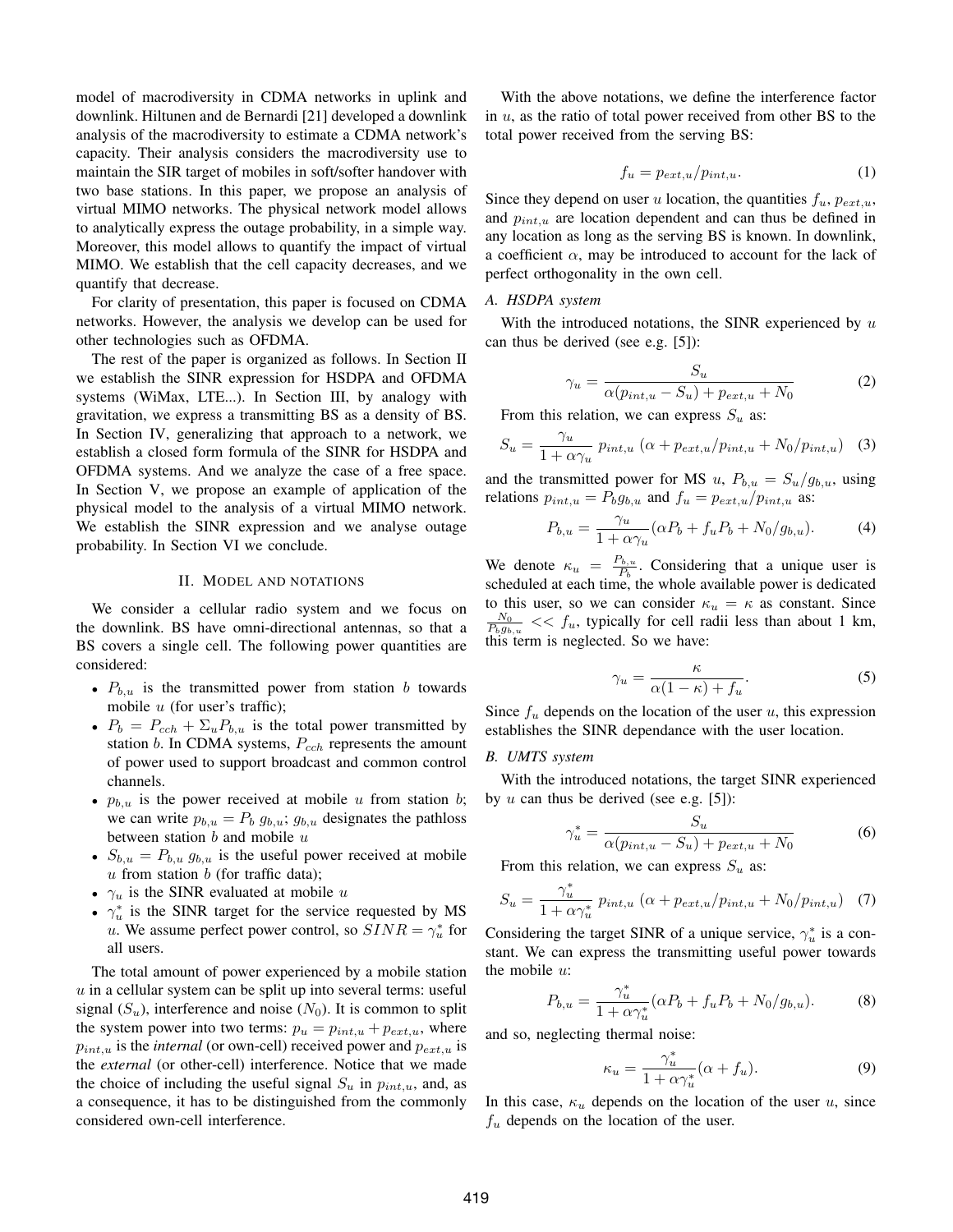#### *C. OFDMA system*

In OFDMA, the data are multiplexed over a large number of subcarriers. Since  $p_{ext,u} = \sum_{j \neq b} P_j g_{j,u}$ , the SINR received by a mobile u can be written, for a subcarrier

$$
\gamma_u = \frac{P_{b,u}g_{b,u}}{\sum_{j\neq b} P_j g_{j,u} + N_0}
$$
\n(10)

so we have

$$
\gamma_u = \frac{1}{f_u + \frac{N_0}{P_{b,u}g_{b,u}}}
$$
(11)

Neglecting the thermal noise, we write

$$
\gamma_u = \frac{1}{f_u} \tag{12}
$$

For each subcarrier of an OFDMA system (WiMax, LTE...), the parameter f represents the inverse of the SIR (Signal to Interference Ratio).

#### *D. Throughput*

Since the SINR ( $\approx$  SIR for cell radii  $\lt$  1 km) received by a mobile allows to calculate the throughput  $D_u$  by using Shannon relation

$$
D_u = \log_2(1 + \gamma_u) \tag{13}
$$

in bps/Hz, expressions (5) and (12) allow to evaluate performances of HSDPA and OFDMA systems. We showed that the interference factor is a key parameter to analyze wireless networks. In the aim to propose a closed form formula of  $f$ , we first develop a physical model of the network.

#### III. PHYSICAL ANALYSIS

The physical network model proposed in this paper considers that a discrete set of BS of a cellular network can be replaced by a continuum of BS. This approach can be compared to other approaches in physics, where discrete entities are considered as a continuum. For example, to analyze certain types of problems concerning the gravitation, a discrete mass M can be considered as a continuum. Hereafter, we remind this approach based on the Gauss theorem. Afterwards we propose an analogy with a wireless network, which allows to consider a ponctual BS as a density of BS.

#### *A. Gauss theorem*

In a mechanical system, let's consider a mass  $m$  inducing a gravitational force at a given point of the space, located at the distance  $r$  from the mass. The gravitation is characterized by a function form  $\frac{1}{r^2}$ . The Gauss theorem shows that the gravitational effect of a non punctual object with a mass density  $\rho_m$ , a volume V and a mass m can be replaced by an equivalent one with the same mass which is located at its gravity mass centre. For example the Earth can be replaced by a point in its centre where all the Earth mass would be concentrated. The gravitational effects of these two approaches are equivalent. In fact the Gauss theorem expresses that a field created by a *non ponctual* object of mass m at a given point

of a system can be calculated by considering only the distance to the mass centre, and not the distances to each elementary mass. The Gauss theorem allows *replacing* a mass density uniformly distributed by one unique ponctual mass.

*1)* Global expression: The gravitation force  $\vec{F}$  flow through a closed surface is equal to the sum of the interior masses  $m_i$ multiplied by  $-4\pi G$  (G is the gravitation constant).

$$
\int \int_{S} \vec{F} \cdot d\vec{S} = -4\pi G \sum m_i \tag{14}
$$

where  $\sum m_i = \int \int \int_V \rho_m dV$  and  $\rho_m$  is the density of mass in the volume V.

#### Remark

We notice that (14) is true whatever the density of mass  $\rho_m$ .

*2) Local expression:* From the local expression of the Gauss theorem written as the *Poisson* equation, the gravitation field can interpreted as the *Response of the Isotropic Space* to a mass density solicitation [13].

The force  $F(\vec{r}, t)$  created at each point of a system where there is a density of mass  $\rho(r',t)$  is obtained [13] as the sum of all the infinitesimal contributions of a continuum distributed matter:

$$
\vec{F}(\vec{r},t) = \int G\rho(r',t) \frac{\vec{r} - \vec{r'}}{\|\vec{r'} - \vec{r'}\|^3} d^3r'. \tag{15}
$$

Introducing a gravitational potential  $\psi(r, t)$  and

write  $\vec{F}(\vec{r}, t) = -\text{grad}(\psi(r, t))$ . Finally the potential can be expressed as a convolution:

$$
\psi(r,t) = -G\rho(r,t) * \frac{1}{\|r\|}.
$$
 (16)

And so  $grad(\psi(r,t)) = -Ggrad(\rho(r,t) * \frac{1}{\|r\|})$ . The function  $\frac{1}{\|r\|}$  is the Green function of the Laplacien  $\Delta$ . So we have

$$
\Delta(\psi(r,t)) = 4\pi G\rho(r,t) * \delta(r) \tag{17}
$$

where  $\delta(r)$  is the Dirac distribution. Since the Dirac is the neutral element of the convolution algebra, we finally obtain the Poisson equation:

$$
\Delta(\psi(r,t)) = 4\pi G\rho(r,t) \tag{18}
$$

These equations mean that Gravitation can be interpreted as the Response of the isotropic Space to a density mass solicitation.

Remark Expression (17) can be generalized to obtain the classical definition of the gravitational potential in a Ddimensionnal space [13]. So  $\psi$  can be written as proportional to  $\frac{1}{r^{D-2}}$  in a multidimensional space where D represents the dimension of the space. That property can be interpreted as follows: the response of the system to a solicitation depends on the dimension of the space considered for the system. For example the gravitational force could be written as proportional to  $\frac{1}{r^{D-1}}$ . Generally, D=3 for the "normal" space.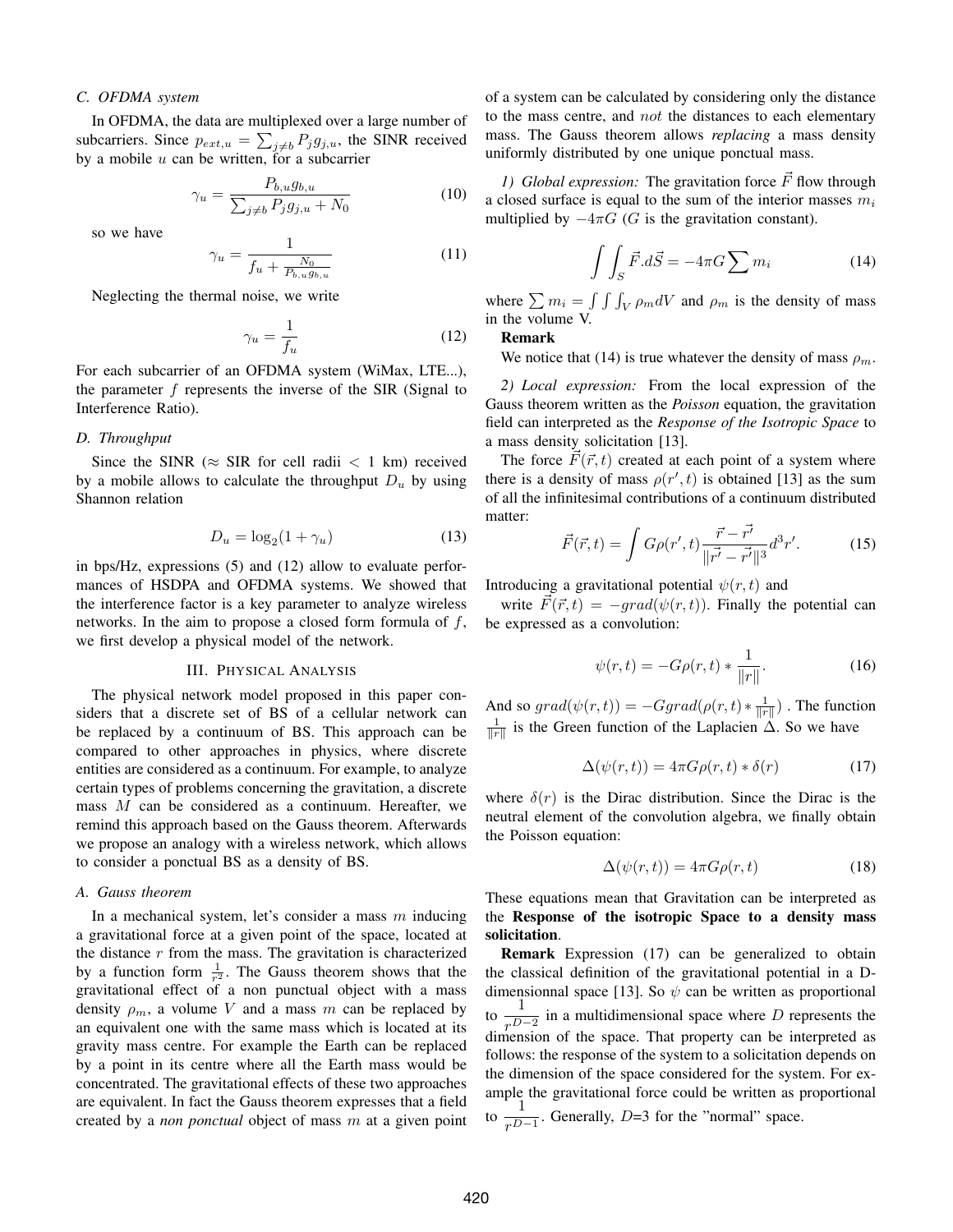#### *Concluding remark*

It is equivalent to say that the gravitation is the response of the isotropic space to a density mass solicitation and to write the expression (17) which expresses that it exists a gravitational potential  $\psi$  whose Laplacien is proportional to a mass density. That expression represents the local expression of Gauss theorem.

#### *B. Analogy for a Base Station*

At a distance  $r$  from a transmitting BS, we can measure a power proportional to  $\frac{1}{r\eta}$ , where  $\eta = 2$  in a free space and  $n > 2$  in wireless networks. This measure can be interpreted as the Response of the environment to the BS solicitation. By analogy with expression (17) and using the property of the Dirac function, a localized transmitting BS can be expressed as a density of transmitting BS.

#### Remark

In a real environment the parameter  $\eta$  is generally comprised between 3 and 4. This is due to the reflections, refractions of radio propagation ... all phenomena which transform an isotropic and free environment to a non one. The observed increase of  $\eta$  can be interpreted as follows. The non isotropy and the environment constraints of the wireless system play an analog role as a multidimensional system where the dimension  $D > 3$ .

#### IV. A PHYSICAL WIRELESS NETWORK MODEL

In this section, we first present the model, derive the closedform formulas for  $f$  and SIR, and analyze the limit cases of free space  $(\eta = 2)$  and large network.

#### *A. Model*

We expressed a ponctual BS as a density of BS. We generalize that approach to a network constituted by a set of base stations. We propose to consider a given fixed finite number of interfering BS as an equivalent density of transmitters which are spatially distributed in the network. The interfering base stations of a network are characterised by a base station density  $\rho_{BS}$  [9] [10]. We assume that BS are uniformly distributed in the network, so that  $\rho_{BS}$  is constant. Considering a homogeneous network, all base stations have the same output power  $P<sub>b</sub>$ .

*1) Interference factor formula:* We focus on a given cell and consider a round shaped network around this centre cell with radius  $R_{nw}$  [9] [10]. The half distance between two base stations is  $R_c$  (see Figure 1).

We use a propagation model where the path gain,  $g_{b,u}$ , only depends on the distance  $r$  between the BS  $b$  and the MS  $u$ . The power,  $p_{b,u}$ , received by a mobile at distance  $r_u$  can thus be written  $p_{b,u} = P_b K r_u^{-\eta}$ , where K is a constant and  $\eta > 2$ is the path-loss exponent.

Let's consider a mobile u at a distance  $r<sub>u</sub>$  from its serving BS. Each elementary surface  $zdzd\theta$  at a distance z from u contains  $\rho_{BS}zdzd\theta$  base stations which contribute to  $p_{ext,u}$ . Their contribution to the external interference is  $\rho_{BS}zdzd\theta P_bKz^{-\eta}$ .



Fig. 1. Network and cell of interest in the physical model; the distance between two BS is 2R*<sup>c</sup>* and the network is made of a continuum of base stations.

We approximate the integration surface by a ring with centre u, inner radius  $2R_c - r_u$ , and outer radius  $R_{nw} - r_u$ .

$$
p_{ext,u} = \int_0^{2\pi} \int_{2R_c - r_u}^{R_{nw} - r_u} \rho_{BS} P_b K z^{-\eta} z dz d\theta
$$

$$
= \frac{2\pi \rho_{BS} P_b K}{\eta - 2} \left[ (2R_c - r_u)^{2-\eta} - (R_{nw} - r_u)^{2-\eta} \right]. \quad (19)
$$

Moreover, MS  $u$  receives internal power from  $b$ , which is at distance  $r_u$ :  $p_{int,u} = P_b K r_u^{-\eta}$ . So, the interference factor  $f_u = p_{ext,u}/p_{int,u}$  can be expressed by:

$$
f_u = \frac{2\pi \rho_B s r_u^{\eta}}{\eta - 2} \left[ (2R_c - r_u)^{2-\eta} - (R_{nw} - r_u)^{2-\eta} \right].
$$
 (20)

Since we assumed an homogeneous network, all base stations emit the same power. As a consequence,  $f_u$  does not depend on the BS output power. In our model, f only depends on the distance  $r$  to its serving BS. It can be defined in each location. We can write f as a function of r,  $f(r)$ . Note that for a large network i.e.  $R_{nw} >> R_c$ ,  $f_u$  can be approximated by:

$$
f(r) = \frac{2\pi \rho_{BS}r^{\eta}}{\eta - 2}(2R_c - r)^{2-\eta}.
$$
 (21)

We notice that formula can be applied to *any wireless system* (CDMA, OFDMA, TDMA...) as long as  $\rho_{BS}$  represents the density of *interfering transmitters*.

Remark We used the physical approach developed in Section III to establish formula (20) used in [9] [10] [11] for CDMA networks.

*2) SIR formula : HSDPA system:* For a mobile located at a distance r from its serving BS, SIR formula (denoted  $\gamma$ ) is deduced from (12) and (20):

$$
\gamma(r) = \frac{\kappa}{\alpha(1-\kappa) + f(r)}.\tag{22}
$$

and so

$$
\gamma(r) = \frac{\kappa}{\alpha(1-\kappa) + \frac{2\pi\rho_{BS}r^{\eta}}{\eta - 2} \left[ (2R_c - r)^{2-\eta} - (R_{nw} - r)^{2-\eta} \right]}.(23)
$$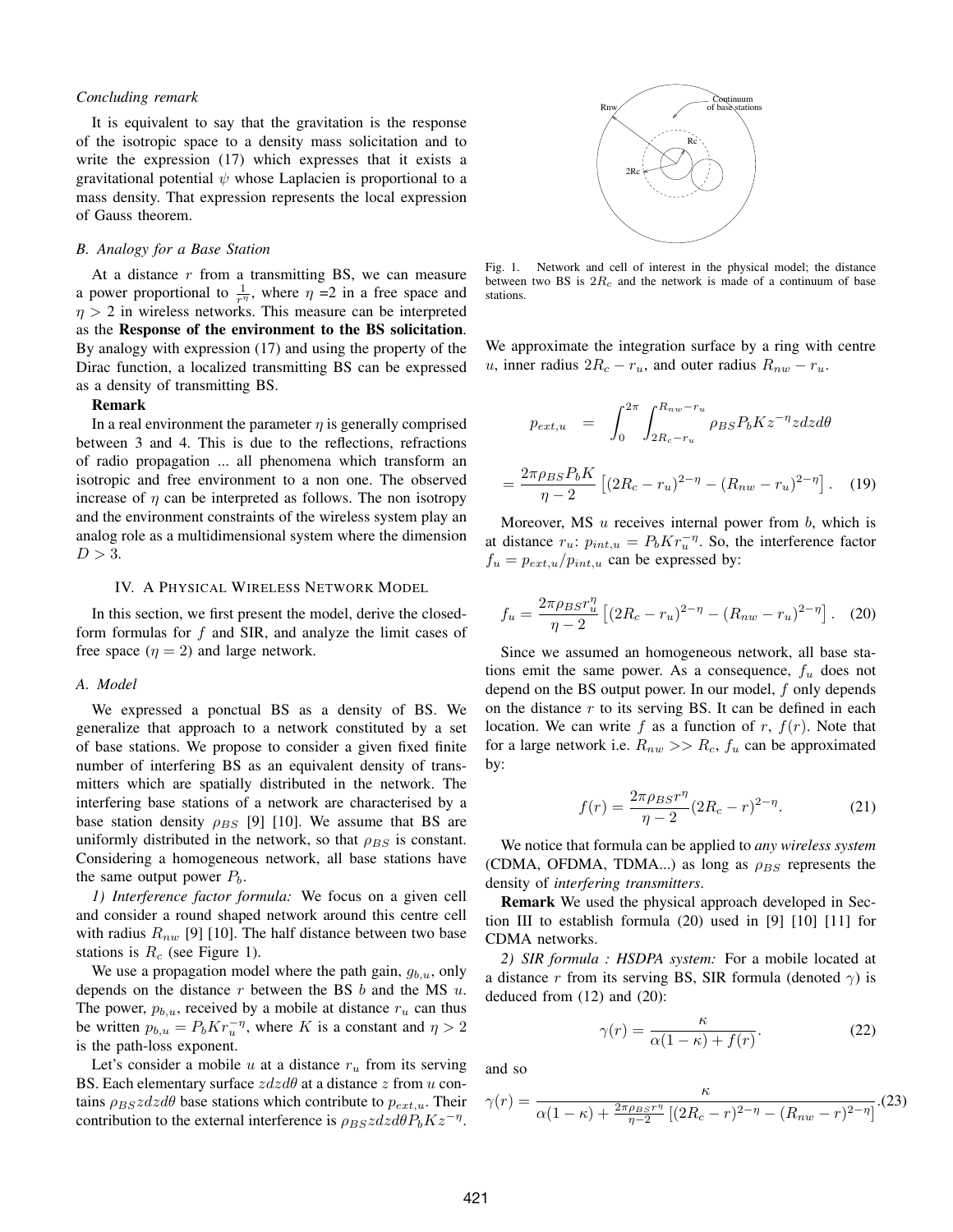*3) SIR formula : OFDMA system:* For a mobile located at a distance r from its serving BS, SIR formula (denoted  $\gamma$ ) is deduced from (12) and (20):

$$
\gamma(r) = \frac{\eta - 2}{2\pi\rho_{BS}r^{\eta}} \frac{1}{[(2R_c - r)^{2-\eta} - (R_{nw} - r)^{2-\eta}]}.
$$
 (24)

*4) Useful power : UMTS system:* For a mobile located at a distance r from its serving BS, using (20),  $\kappa_u$  (9) can be expressed :

$$
\kappa(r) = \frac{\gamma_u^*}{1 + \alpha \gamma_u^*} (\alpha + \frac{2\pi \rho_{BS} r^{\eta}}{\eta - 2} \left[ (2R_c - r)^{2 - \eta} - (R_{nw} - r)^{2 - \eta} \right]
$$
\n(25)

The physical wireless network model is developed whatever the density of base station. As a consequence, the expressions of f (20) and SIR (23) (24) are established *whatever the base station's density*, even when this one is low.

#### *B. Case of exponential pathloss* η *= 2*

Though in real networks, the exponential pathloss  $\eta$  is different of 2, it is interesting to analyze what happens in the limit of  $\eta \rightarrow 2$  since that case characterizes the propagation in a free space. Using the physical model, we can write (19) for the whole network, when  $\eta = 2$  as (dropping the index u):

$$
p_{ext} = \int_0^{2\pi} \int_{2R_c-r}^{R_{nw}-r} \rho_{BS} P_b K z^{-2} z dz d\theta
$$

$$
= 2\pi \rho_{BS} P_b K \log \frac{R_{nw}-r}{2R_c-r}.
$$
(26)

Since  $p_{int} = P_b K r^{-2}$ , the interference factor (Eq. 1), denoted  $f_2(r)$  in this case, is expressed as:

$$
f_2(r) = 2\pi \rho_{BS} r^2 \log \frac{R_{nw} - r}{2R_c - r}.
$$
 (27)

Considering the expression (20) of the interference factor  $f(r)$  for  $\eta > 2$ , we notice that

$$
\lim_{\eta \to 2} f(r) = 2\pi \rho_{BS} r^2 \log \frac{R_{nw} - r}{2R_c - r} = f_2(r). \tag{28}
$$

Since  $r$  and  $R_c$  have finite values, the interference factor tends towards an infinite value for an infinite network ( $R_{nw} \rightarrow$  $\infty$ ). This means that in an infinite network, if no phenomena modifies the free propagation exponential pathloss factor (i.e.  $\eta$  = 2), the SIR (denoted  $\gamma_2(r)$ ) given by (OFDMA case)

$$
\gamma_2(r) = \frac{1}{2\pi \rho_{BS} r^2 \log \frac{R_{nw} - r}{2R_c - r}}
$$
(29)

would be close to zero. As a consequence, the performances of a cell in term of throughput (by using Shannon relation 13) should decrease to zero due to the amount of interferences generated by the whole network. However, in a real network, though  $R_{nw}$  can be very large, the ratio  $\frac{R_{nw}}{2R_c}$  remains finite. The interference factor remains limited and the capacity is low, but does not decrease to zero.

#### Remark

Let us notice that non uniform density of base station  $\rho_{BS}(r)$  can be considered, in the aim to analyze a non homogeneous network. This analysis was done in [10]. Moreover, for sake of simplicity, we did not consider the shadowing in the model. However, in  $[12][20]$ , we propose a formula of  $f$ taking into account the shadowing.

#### *C. Comparison with hexagonal model network*

this perspective, we compare the figures obtained with Eq.23 It appears interesting to compare the physical network model presented above to an hexagonal classical one. In with those obtained numerically by simulations. The simulator assumes an homogeneous hexagonal network made of several rings of BS around a centre cell. Figure 2 shows an example of such a network.



Fig. 2. Hexagonal network and main parameters of the study.

The comparison is done numerically by computing the SIR in each point of the cell and averaging the values at a given distance from the BS. Figure 3 shows the simulated SIR as a function of the distance to the base station. Simulation parameters are the following:  $R = 1$  Km,  $\eta$  between 2 and 4.5,  $\rho_{BS} = (3\sqrt{3}R^2/2)^{-1}$ , the number of rings is 8 (except for  $\eta = 2$ ). Eq.23 is also plotted for comparison. For  $\eta = 2$ , the number of rings is 100, to simulate a very large network, and Eq.29 is plotted for comparison (with  $\kappa=1$ ). In



Fig. 3. SIR vs. distance to the BS; comparison of the physical model with simulations on an hexagonal network with  $\eta = 2, 2.5, 3, 3.5, 4, 4.5$ .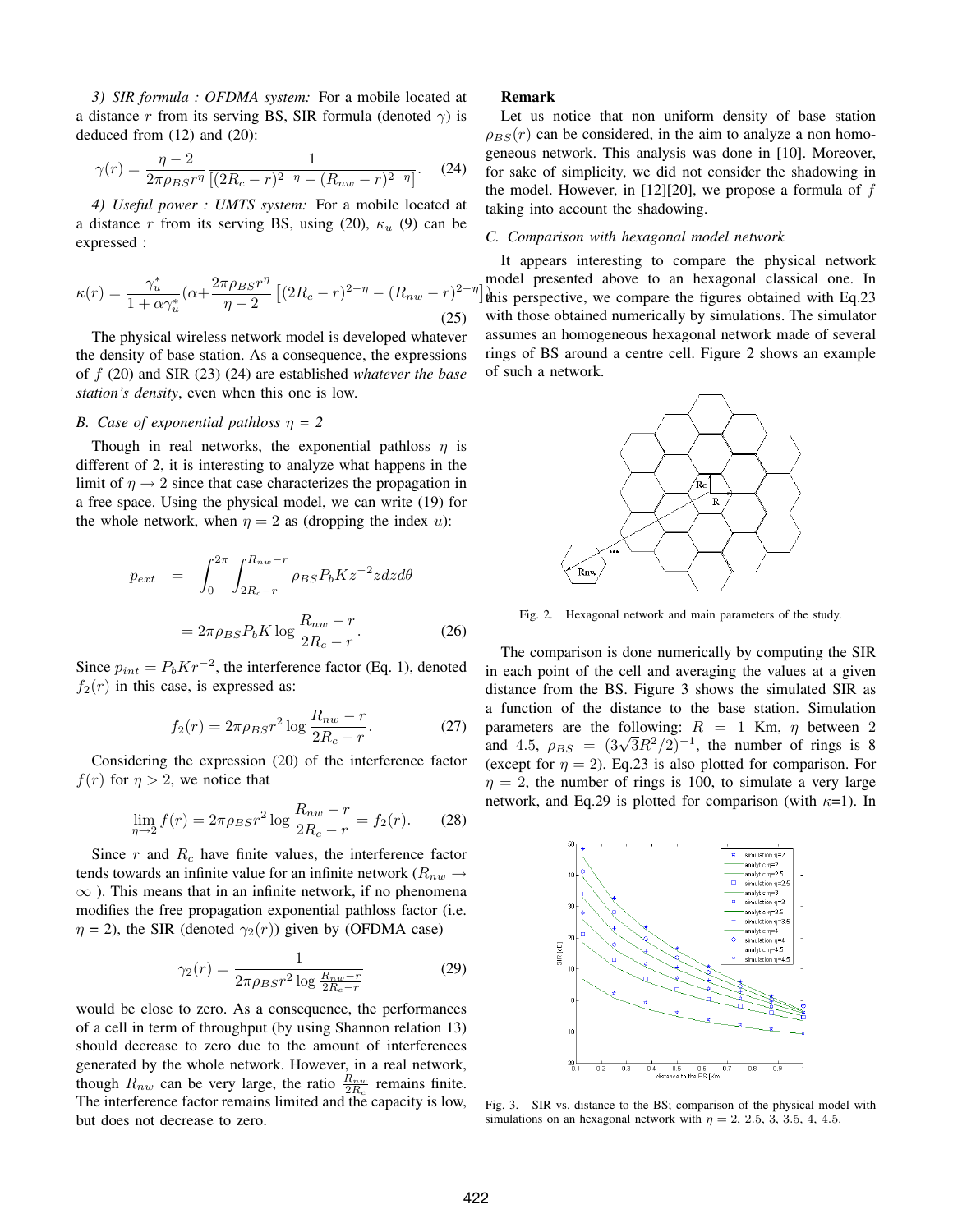all cases, the physical model matches very well the simulations on an hexagonal network for various figures of the path-loss exponent.

We notice that the distance between BSs is 2 Km which corresponds to a low base station density. The physical model and the hexagonal model are two simplifications of the reality, and none is a priori better than the other. We propose hereafter an application of the model to the analysis of virtual MIMO networks.

#### V. VIRTUAL MIMO NETWORK ANALYSIS

#### *A. Useful Transmitting Power*

For the downlink, we express that the useful power received by a mobile u connected to the base station *b* comes from its serving base station and all the other  $B - 1$  base stations of the network. The SIR  $\gamma_u$  of user u can be written as:

$$
\gamma_u = \frac{P_{b,u}g_{b,u} + \sum_{q \neq b}^{B-1} P_{q,u}g_{q,u}}{\alpha(P_b - P_{b,u})g_{b,u} + \sum_{q \neq b}^{B-1} (P_q - P_{q,u})g_{q,u} + N_0}.
$$
\n(30)

The term  $\sum_{q\neq b}^{B-1} (P_q - P_{q,u}) g_{q,u}$  represents the interferences due to the other B-1 base stations of the network.

Let remind that  $P_{q,u}$  represents the useful transmitting power coming from base station *q* towards the mobile *u* belonging to the base station *b*, and  $g_{q,u}$  is the pathloss between the base station  $q$  and the mobile u,  $P_q$  is the total transmitting power of the base station *q*.

Dropping the index u in  $\gamma_u$  we denote

$$
\mu = \frac{1 + \gamma_u}{1 + \alpha \gamma_u} \tag{31}
$$

and

$$
\beta = \frac{\gamma_u}{1 + \alpha \gamma_u}.\tag{32}
$$

So we can write

$$
P_{b,u} = \beta(\alpha P_b + f_u P_b + \frac{N_0}{g_{b,u}}) - \frac{\mu}{g_{b,u}} \sum_{q \neq b}^{B} P_{q,u} g_{q,u} \tag{33}
$$

It is reasonable to consider a limitation of the available transmitting powers  $P_{q,u}$  dedicated to a mobile u connected to the BS b. Indeed, the base stations transmitting powers are limited. Moreover, considering the large distances between the other base stations of the network and the mobile *u* belonging to base station *b*, we can assume that the base stations use the maximum power (denoted P) available for the transmitting power  $P_{q,u}$ .

Using Eq. (1) we can write, when all the base stations transmitting powers are identical :  $P_q = P_b$  for  $q = 1...B$ ,

$$
f_u = \frac{1}{P_b g_{b,u}} \sum_{q \neq b}^{B-1} P_q g_{q,u} = \frac{1}{g_{b,u}} \sum_{q \neq b}^{B-1} g_{q,u}, \quad (34)
$$

and when all the transmitting powers  $P_{q,u}$  equal *P*, we have



Fig. 4. Instantaneous throughput vs distance from serving BS, for  $\kappa = 0.4$ .



Fig. 5. Instantaneous throughput vs distance from serving BS, for  $\kappa = 0.7$ .

$$
\frac{1}{g_{b,u}}\sum_{q\neq b}^{B-1} P_{q,u}g_{q,u} = P\frac{1}{g_{b,u}}\sum_{q\neq b}^{B-1} g_{q,u} = Pf_u.
$$
 (35)

These last assumptions can be verified for example if the network is homogeneous, or when base stations transmit the maximum power.

#### *B. SINR Expression*

From (33) and (35), we consider that the power *P* is a fraction of the total power  $P_b$ , so we write  $P = \epsilon P_b$ . We can express the SINR of a mobile in a virtual MIMO network, assuming a negligible noise  $N_0$ :

$$
\gamma_u = \frac{\epsilon f_u + \kappa}{\alpha (1 - \kappa) + f_u (1 - \epsilon)},\tag{36}
$$

where  $\kappa = \frac{P_{b,u}}{P_b}$ . By using the physical model, we can express  $f_u$  as  $f(r)$  at any location r. We can write:

$$
\gamma(r) = \frac{\epsilon f(r) + \kappa}{\alpha(1 - \kappa) + f(r)(1 - \epsilon)}.
$$
\n(37)

Figures 4 and 5 show the instantaneous throughput variations with the distance to the serving BS, for two values of κ.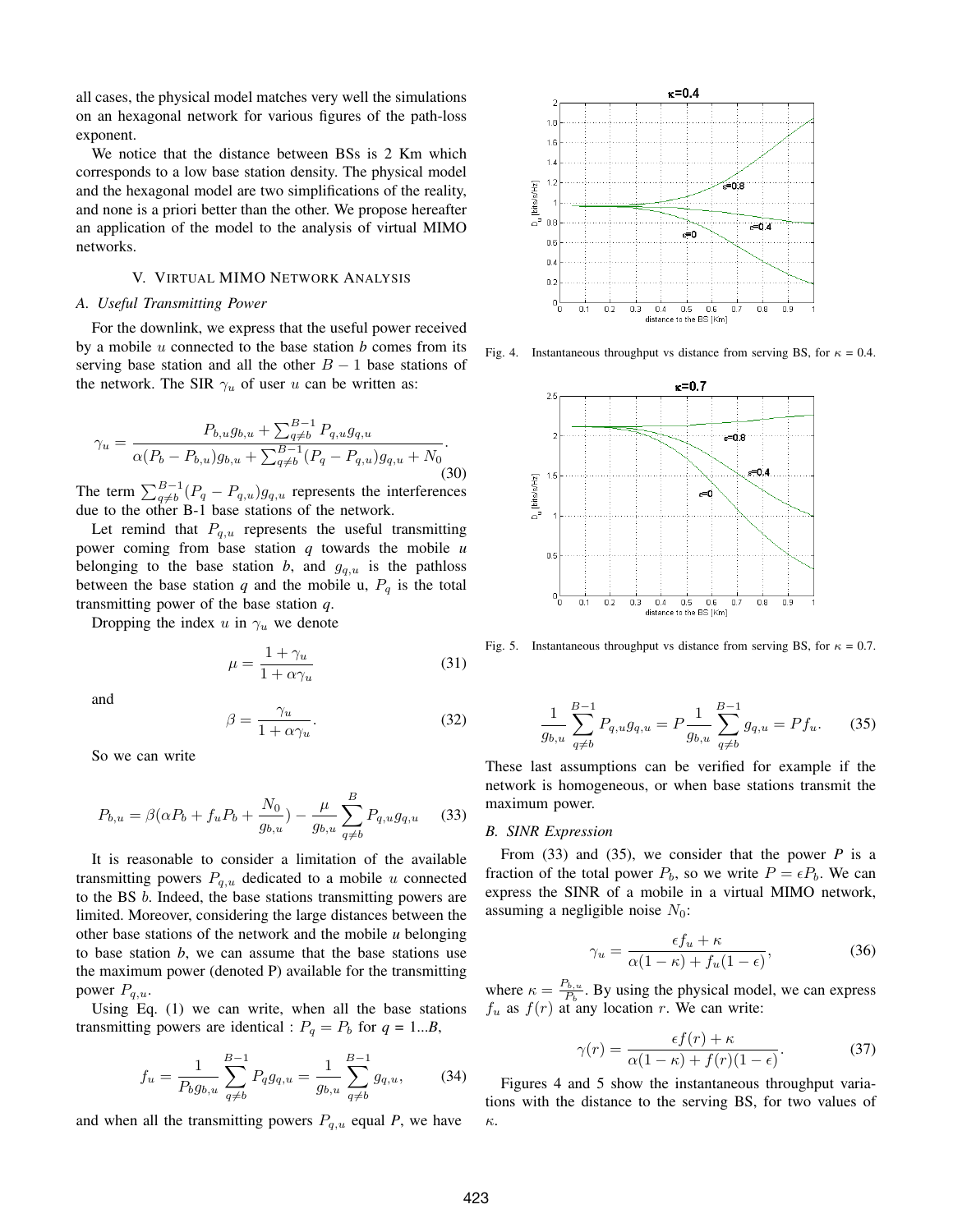We observe that the throughput given by expressions (13) and (37) may increase or decrease with the distance  $r$  from the serving BS, according to the values of  $\epsilon$  and  $\kappa$ . For example, for  $\epsilon$ =0.8 and  $\kappa$  = 0.4, we observe a maximum increase of about 80% (from  $r = 0.3$  to  $r = 1$ ). In this case, the instantaneous throughput reaches a maximum value of 1.85 bits/s/Hz. And for  $\epsilon$ =0.4 and  $\kappa$  = 0.7, we observe a maximum decrease of about 50% (from  $r = 0.3$  to  $r = 1$ ). In this case, the instantaneous throughput reaches a minimum value of 1 bit/s/Hz.

We notice, from (37), that  $\gamma(r)$  is an increasing function of  $f(r)$  (and consequently of the distance r) when  $\epsilon > \frac{\kappa}{\alpha - \alpha \kappa + \kappa}$ .

In the aim to analyse these figures, let first consider a virtual MIMO network where one only mobile is scheduled at each time in the whole network. It means that the whole useful transmitting power of each BS is dedicated to *one unique mobile* at each time. In this case, a reasonnable value of  $\kappa$ is about 0.7 (Fig. 5). For  $\alpha = 0.7$ , values of  $\epsilon$  have thus to be higher than 0.76 to observe an increase of  $\gamma(r)$ . Another reasonnable value of  $\kappa$  is 0.4, when we assume that two mobiles are scheduled at each time in the whole network (Fig. 4). In this case, for  $\gamma(r)$  to increase, values of  $\epsilon$  have thus to be higher than 0.48. Though we considered mobiles connected to BS b, this analysis can be done whatever the base station q.

These figures also show that the *instantaneous throughput* reached by a mobile is higher for a virtual MIMO network than for a *non virtual MIMO network* ( $\epsilon = 0$ ).

However, let us notice that the *average throughput* reached by a mobile may be lower in the case of a virtual MIMO network than for a non virtual MIMO network, since we considered that in the whole network, a unique mobile is scheduled at each time.

#### *C. Base Station Transmitting Power*

We assume now that the bandwidth is used by all mobiles in *the same time*. We consider that each base station of the network contributes to the useful power received by any mobile belonging to any base station. Assuming *N* mobiles per cell, the total transmitting power of the base station *b* can thus be written as:

$$
P_b = \sum_{u=1}^{N} P_{b,u} + \sum_{q \neq b}^{B-1} \sum_{u=1}^{N} P + P_{cch}
$$
 (38)

Finally, from (33) and (35) and considering that the power *P* is a fraction of the total power  $P_b$ , we can write,  $P = \epsilon P_b$ , and when  $P_{ech} = \varphi P_b$  we can write (38) as:

$$
P_b = \frac{\sum_{u=1}^{N} \frac{\beta^* N_0}{g_{b,u}}}{1 - \varphi - N\beta^* \alpha - (\beta^* - \mu^*\epsilon) \sum_{u=1}^{N} f_u - N.(B - 1)\epsilon}
$$
(39)

where

$$
\mu^* = \frac{1 + \gamma_u^*}{1 + \alpha \gamma_u^*} \tag{40}
$$

and

$$
\beta^* = \frac{\gamma_u^*}{1 + \alpha \gamma_u^*}.\tag{41}
$$

We notice that in this case, typical values of  $\epsilon$  cannot exceed  $10^{-3}$ . Otherwise, the available power P of a BS, dedicated to mobiles connected to other cells, would be too high. Indeed, we assumed that a BS has to serve at each moment its own mobiles and all mobiles connected to the other base stations.

#### *D. Cancellation of the other cell interferences*

Expression (39) shows that the term characterizing the other cell interferences  $\sum_{u\neq 1}^{N} f_u$  vanishes for  $\beta = \mu \epsilon$ , as if the interferences felt by a mobile, due to the other base stations of the network, were balanced by the fraction of their transmitting powers dedicated to that mobile. From the expression of  $\beta$  and  $\mu$ , we have  $\epsilon = \frac{\gamma_u^*}{1+\gamma_u^*}$ . In this case the cell *n* capacity can be written:

$$
n = \frac{1 - \varphi}{\beta^* \alpha + \frac{B - 1}{\mu^*}}.\tag{42}
$$

#### *E. Outage probabilities*

For a given number of users per cell  $N$ , outage probability,  $P_{out}^{(N)}$ , is the proportion of configurations, for which the needed BS output power exceeds the maximum output power:  $P_b$  >  $P_{max}$ . In a CDMA system, if noise  $(N_0)$  is neglected and if we assume a single service network ( $\gamma_u^* = \gamma$  for all u), we deduce from Eq.39, if  $\beta - \mu \epsilon > 0$ :

$$
P_{out}^{(N)} = Pr\left[\sum_{u=0}^{N-1} f_u > \frac{1 - \varphi - N\beta^* \alpha - N(B-1)\epsilon}{\beta^* - \mu^*\epsilon}\right],
$$
\n(43)

and if  $\beta - \mu \epsilon < 0$ :

$$
P_{out}^{(N)} = Pr\left[\sum_{u=0}^{N-1} f_u < \frac{1 - \varphi - N\beta^* \alpha - N(B-1)\epsilon}{\beta^* - \mu^*\epsilon}\right],\tag{44}
$$

where  $\varphi = P_{cch}/P_{max}$ .

#### *F. Gaussian Approximation*

In order to compute these probabilities, we rely on the Central Limit theorem and use a Gaussian approximation. As a consequence, we need to compute the spatial mean and standard deviation of  $f_u = f(r)$  given by the physical model (20). The area of a cell is  $1/\rho_{BS} = \pi R_e^2$  with  $R_e =$  $R_c\sqrt{2\sqrt{3}}/\pi$ . So, we integrate  $f(r)$  on a disk of radius  $R_e$ . As MS are uniformly distributed over the equivalent disk, the probability density function (pdf) of r is:  $p_r(t) = \frac{2t}{R_e^2}$ . Let  $\nu_f$  and  $\sigma_f$  be respectively the mean and standard deviation of  $f(r)$ , when r is uniformly distributed over the disk of radius  $R_e$ . As a conclusion of this section, the outage probability can be approximated by

$$
P_{out}^{(N)} = Q\left(\frac{\frac{1-\varphi - N\beta^* \alpha - N(B-1)\epsilon}{\beta^* - \mu^* \epsilon} - N\nu_f}{\sqrt{N}\sigma_f}\right),\qquad(45)
$$

where Q is the error function. We focus on  $\beta^* - \mu^* \epsilon > 0$ . An analogue expression can be written when  $\beta^* - \mu^* \epsilon < 0$ .